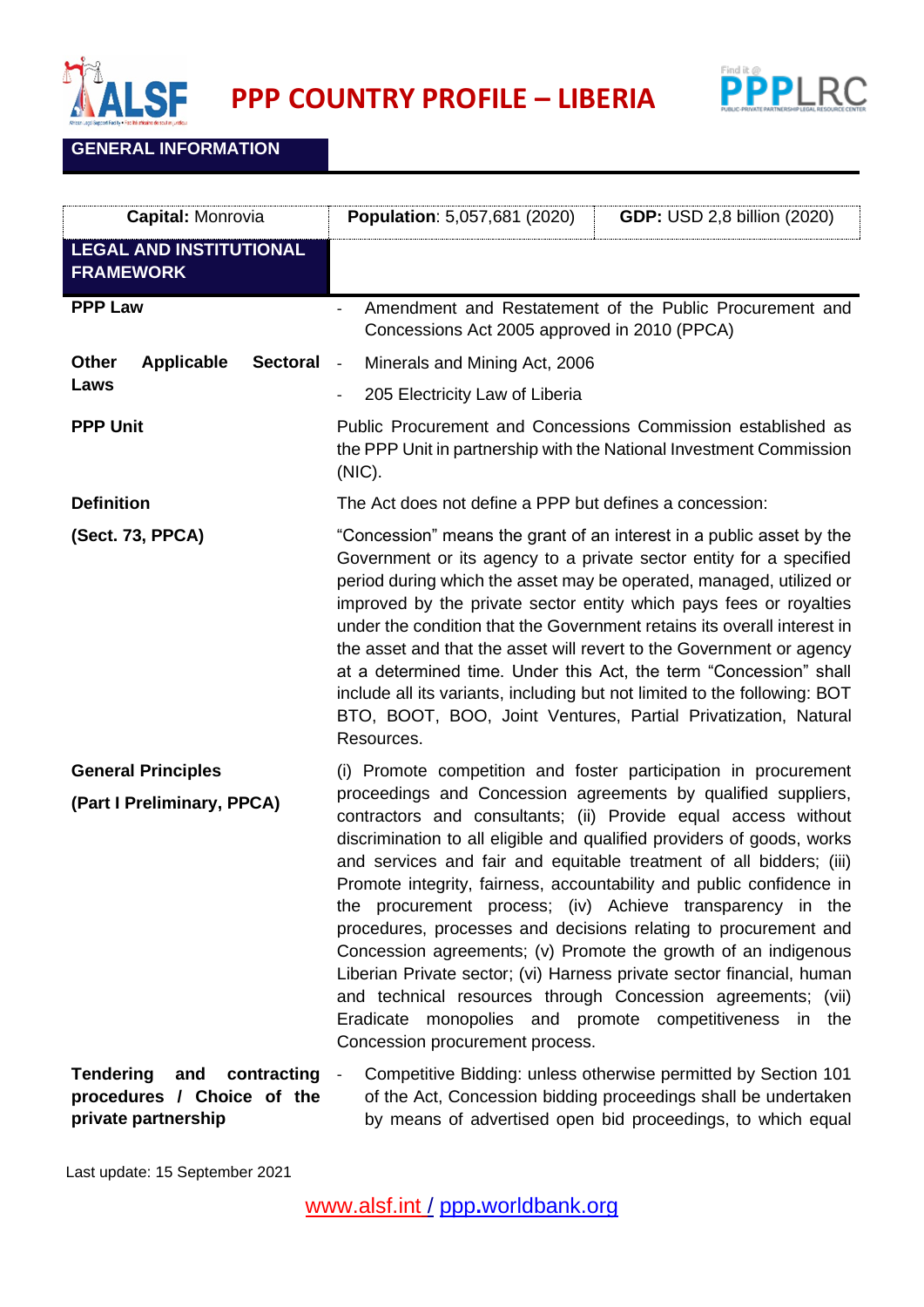



| (Sect. 95-101, PPCA)                              | access shall be provided to all eligible and qualified bidders<br>without discrimination, except that Concession bidding shall<br>utilize prequalification of bidders unless the relevant Inter-<br>Ministerial Concessions Committee concludes that it is highly<br>likely that only a small number of bidders will be interested, in<br>which case bidder qualifications shall be evaluated post-bid<br>(Section 95-98).                                                                                                                                                                                                                                                                                                                                                                                                                                                                   |
|---------------------------------------------------|----------------------------------------------------------------------------------------------------------------------------------------------------------------------------------------------------------------------------------------------------------------------------------------------------------------------------------------------------------------------------------------------------------------------------------------------------------------------------------------------------------------------------------------------------------------------------------------------------------------------------------------------------------------------------------------------------------------------------------------------------------------------------------------------------------------------------------------------------------------------------------------------|
|                                                   | Restricted Competitive Bidding: subject to the approval of the<br>Commission, Restricted Competitive Bidding shall be employed<br>where the Concessions Entity has pre-qualified bidders in<br>accordance with the provisions of the Act (Section 100).                                                                                                                                                                                                                                                                                                                                                                                                                                                                                                                                                                                                                                      |
|                                                   | Sole Source and Unsolicited Bids: a Concession may be granted<br>on a sole source basis only upon a determination by the Cabinet,<br>after consultation with the Commission, that sole source<br>procurement is the only reasonable way of obtaining the resource<br>controlled by the bidder one or more of the following conditions is<br>determined to exist: (a) The Concession requires specialized<br>expertise that is available only to one specific bidder; (b) The<br>Concession involves an innovation the patent for which is held by<br>one particular bidder; (c) The Concession requires specialized<br>research, or experiment that only one person is prepared to<br>undertake; or (d) The Concession is in respect of strategic<br>national interest or national defense or security and it is not in the<br>national interest to have more than one bidder (Section 101). |
|                                                   | The Inter-Ministerial Concessions Committee is appointed for the<br>purposes of a specific Concession award process in accordance<br>with sections 80 and 81 of the Act. The Inter-Ministerial<br>Concessions Committee shall be chaired by the chairperson of<br>the NIC.                                                                                                                                                                                                                                                                                                                                                                                                                                                                                                                                                                                                                   |
| <b>Project Evaluation</b><br>(Sect. 88-103, PPCA) | Feasibility Studies: the Inter-Ministerial Concessions Committee<br>may require a Concession Entity to undertake preliminary or<br>prefeasibility studies to determine the technical feasibility of a<br>proposed Concession prior to completion of the related<br>Concession Procurement Plan (Sect. 103).                                                                                                                                                                                                                                                                                                                                                                                                                                                                                                                                                                                  |
|                                                   | Public Consultation: a Concession Entity shall undertake public                                                                                                                                                                                                                                                                                                                                                                                                                                                                                                                                                                                                                                                                                                                                                                                                                              |

- stakeholder consultations with respect to each proposed Concession prior to the finalization of the bid documents to be included in the invitation to bid (*Sect. 90*).
- Certificate for Concession: every Concession implementation process shall commence with the issue of a Certificate for Concession and no Concession shall be implemented unless the

Last update: 15 September 2021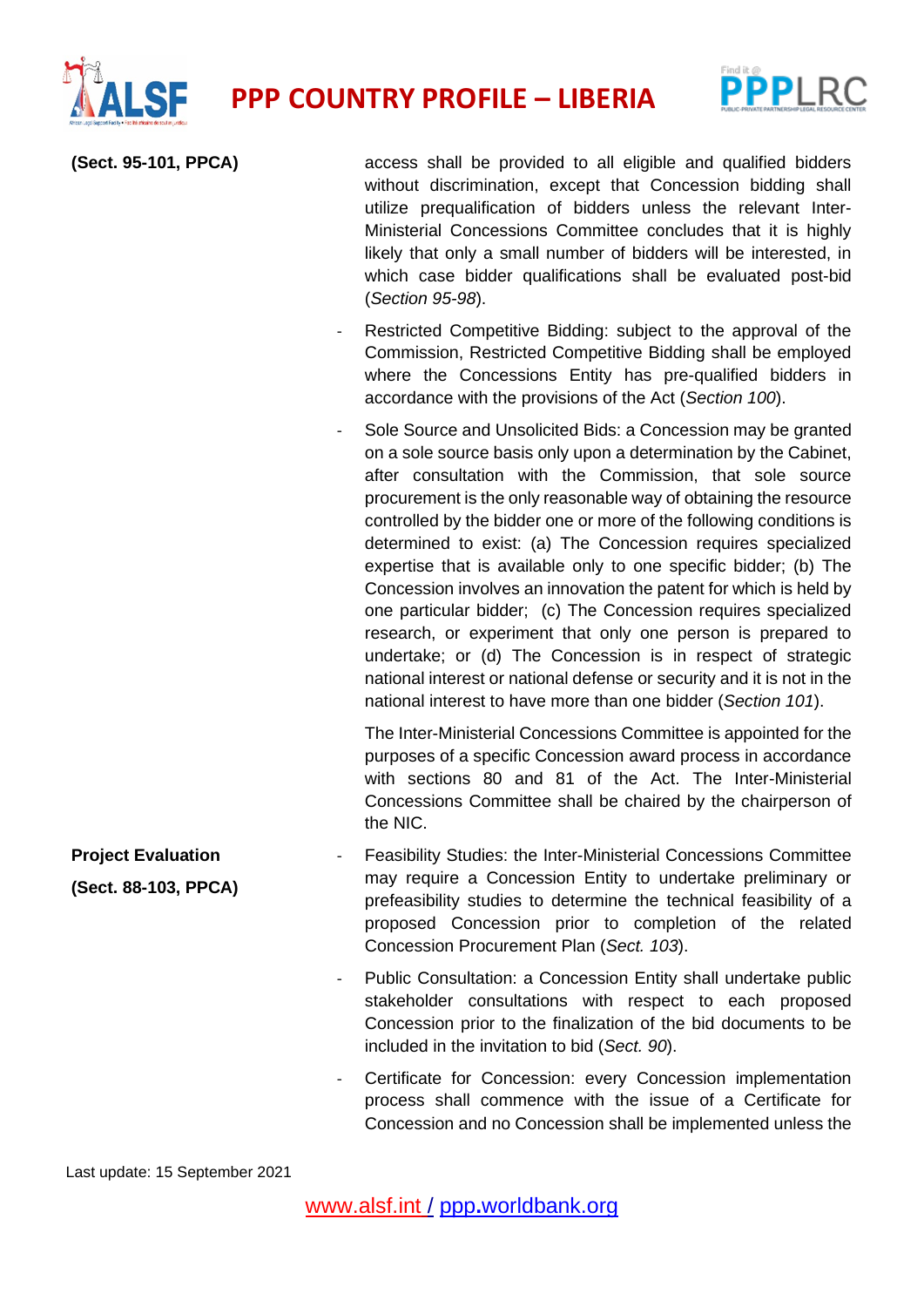



proposed project has been issued with a Certificate for Concession (*Sect. 88-89*).

| <b>PPP Contracts</b><br>(Art. 117-119, PPCA)            | Negotiation and Signature of The form of each Concession agreement shall be developed by the<br>Concession Entity and approved by the Inter-Ministerial Concessions<br>Committee prior to negotiations. The agreement shall be approved<br>as to legal form by the Ministry of Justice prior to submission to the<br>bidder, or, if and to the extent the final form of the agreement is<br>included in the bid documents, prior to the release of the bid<br>documents to the bidders (Section 118). |
|---------------------------------------------------------|-------------------------------------------------------------------------------------------------------------------------------------------------------------------------------------------------------------------------------------------------------------------------------------------------------------------------------------------------------------------------------------------------------------------------------------------------------------------------------------------------------|
|                                                         | Where the bid documents do not provide that contractual provisions<br>set forth in the bid documents are non-negotiable, the Negotiation<br>Team shall negotiate the contract within the context of existing laws<br>and shall take into account the factors listen in section 119 (1)(a) of<br>the Act.                                                                                                                                                                                              |
|                                                         | The Concession agreement as executed shall be approved by the<br>Minister of Justice as complying with the requirements of this Act and<br>any other applicable law before submission to the President and<br>Cabinet for approval (Section 117).                                                                                                                                                                                                                                                     |
| <b>Rights and Obligations of the</b><br>public partner  | No provision in the Act. To be considered during negotiations<br>(Section 119 (1)).                                                                                                                                                                                                                                                                                                                                                                                                                   |
| <b>Rights and Obligations of the</b><br>private partner | No provision in the Act. To be considered during negotiations<br>(Section 119 (1)).                                                                                                                                                                                                                                                                                                                                                                                                                   |
| Obligations of both public and<br>private partners      | No provision in the Act. To be considered during negotiations<br>(Section 119 (1)).                                                                                                                                                                                                                                                                                                                                                                                                                   |
| <b>Applicable Law</b>                                   | No provision in the Act.                                                                                                                                                                                                                                                                                                                                                                                                                                                                              |
| <b>Dispute resolution</b>                               | No provision in the Act. To be considered during negotiations<br>(Section 119 (1)).                                                                                                                                                                                                                                                                                                                                                                                                                   |
| <b>EXAMPLES OF PROJECTS</b><br><b>STRUCTURED AS PPP</b> |                                                                                                                                                                                                                                                                                                                                                                                                                                                                                                       |
| <b>Agriculture</b>                                      | Concession agreement with Firestone Natural Rubber Company                                                                                                                                                                                                                                                                                                                                                                                                                                            |
| <b>Energy</b>                                           | <b>Buchanan Renewables IPP</b>                                                                                                                                                                                                                                                                                                                                                                                                                                                                        |
|                                                         | <b>Kakata Power Plant</b>                                                                                                                                                                                                                                                                                                                                                                                                                                                                             |

## **Transport Freeport of Monrovia**

Last update: 15 September 2021

[www.alsf.int](http://www.alsf.int/) / ppp**.**[worldbank.org](https://ppp.worldbank.org/public-private-partnership/)